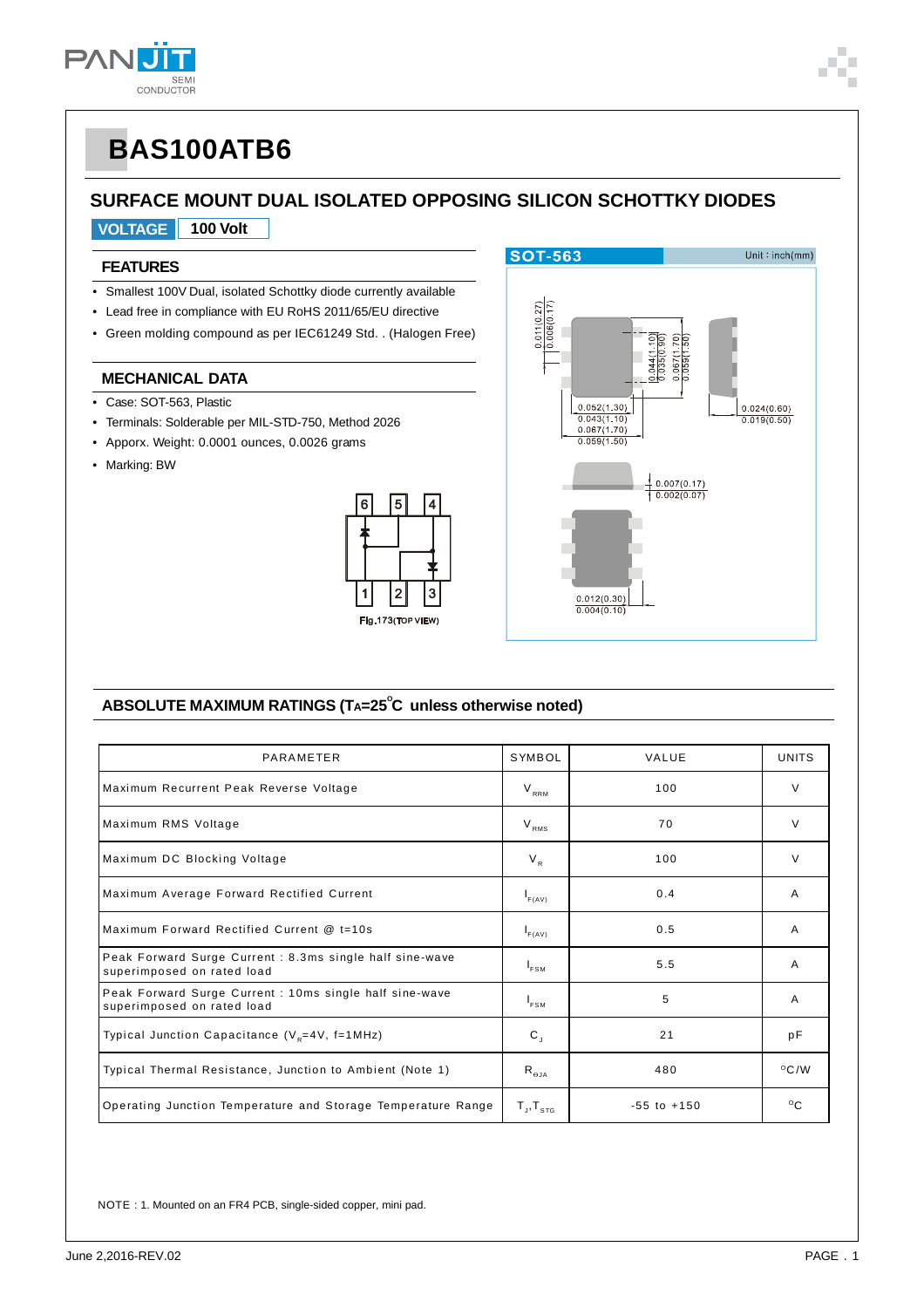

### ELECTRICAL CHARACTERISTICS (TA=25<sup>°</sup>C unless otherwise noted)

| <b>PARAMETER</b>              | <b>SYMBOL</b> | <b>Test Condition</b>      |                                            | MIN.                     | TYP.         | MAX.                                                 | <b>UNITS</b> |
|-------------------------------|---------------|----------------------------|--------------------------------------------|--------------------------|--------------|------------------------------------------------------|--------------|
| Breakdown Voltage             | <b>VBR</b>    | $IR=200µA$                 | $T_J = 25^{\circ}C$                        | 100                      |              | $\overline{\phantom{a}}$                             | V            |
| Instantaneous Forward Voltage | <b>VF</b>     | $I = 0.4A$<br>$I = 0.5A$   | $T_J = 25^{\circ}C$<br>$T_J = 25^{\circ}C$ | ۰.                       | 0.76<br>0.8  | 0.81<br>0.85                                         |              |
|                               |               | $I = 0.4A$<br>$I = 0.5A$   | $T_J = 125$ °C<br>TJ=125°C                 |                          | 0.63<br>0.66 | $\overline{\phantom{a}}$<br>$\overline{\phantom{a}}$ | v            |
| Reverse Current               | I R           | <b>V<sub>R</sub>=80 V</b>  | $T_J = 25^{\circ}C$                        |                          | 20           | ٠.                                                   | nA           |
|                               |               | <b>V<sub>R</sub>=100 V</b> | $T_J = 25^{\circ}C$<br>TJ=125°C            | $\overline{\phantom{a}}$ | 65           |                                                      | μA           |

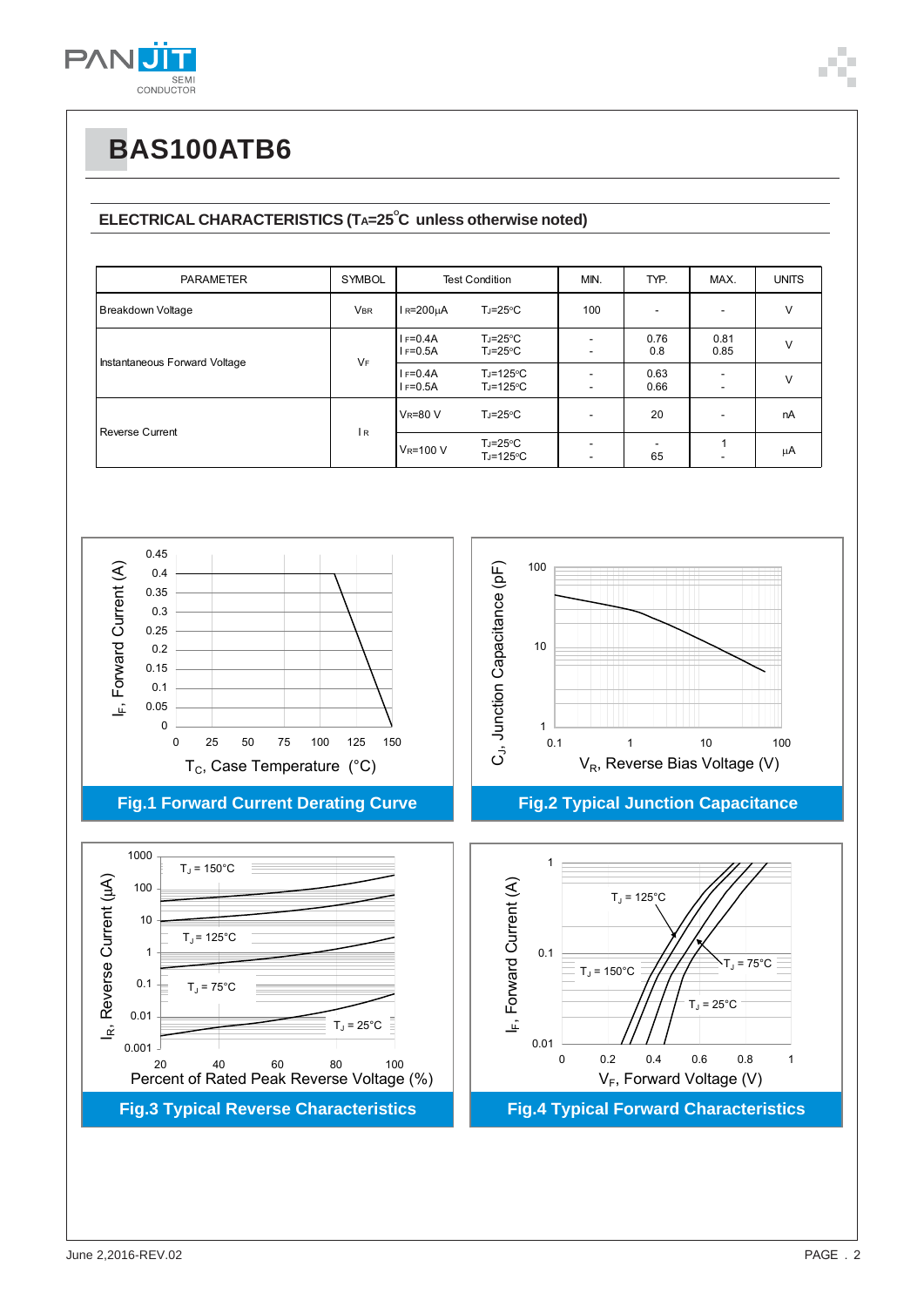

#### **MOUNTING PAD LAYOUT**



#### **ORDER INFORMATION**

• Packing information

T/R - 4K per 7" plastic Reel

T/R - 10K per 13" plastic Reel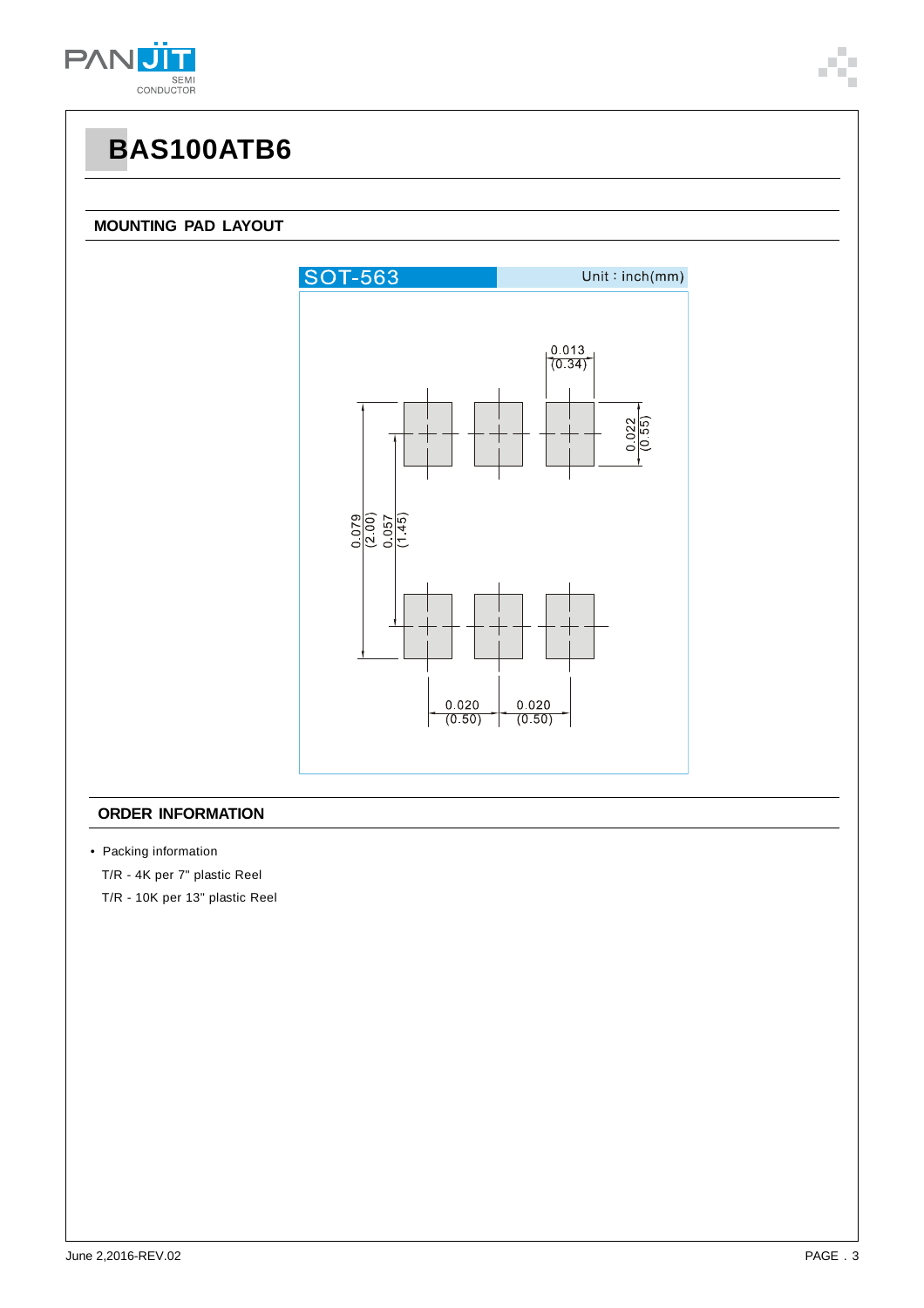



**Packing type means T/R**

| <b>Packing Code XX</b>                         |                      |                                            |                |                                                      | <b>Version Code XXXXX</b> |               |  |  |
|------------------------------------------------|----------------------|--------------------------------------------|----------------|------------------------------------------------------|---------------------------|---------------|--|--|
| <b>Packing type</b>                            | 1 <sup>st</sup> Code | <b>Packing size code</b>                   |                | 2 <sup>nd</sup> Code HF or RoHS 1 <sup>st</sup> Code |                           | 2nd~5th Code  |  |  |
| <b>Tape and Ammunition Box</b><br>(T/B)        | A                    | N/A                                        | 0              | <b>HF</b>                                            | 0                         | serial number |  |  |
| <b>Tape and Reel</b><br>(T/R)                  | R                    | 7"                                         |                | <b>RoHS</b>                                          | 1                         | serial number |  |  |
| <b>Bulk Packing</b><br>(B/P)                   | В                    | 13"                                        | $\overline{2}$ |                                                      |                           |               |  |  |
| <b>Tube Packing</b><br>(T/P)                   | т                    | 26 <sub>mm</sub>                           | X              |                                                      |                           |               |  |  |
| <b>Tape and Reel (Right Oriented)</b><br>(TRR) | S                    | 52mm                                       | Υ              |                                                      |                           |               |  |  |
| <b>Tape and Reel (Left Oriented)</b><br>(TRL)  |                      | <b>PANASERT T/B CATHODE UP</b><br>(PBCU)   | U              |                                                      |                           |               |  |  |
| <b>FORMING</b>                                 | F                    | <b>PANASERT T/B CATHODE DOWN</b><br>(PBCD) | D              |                                                      |                           |               |  |  |